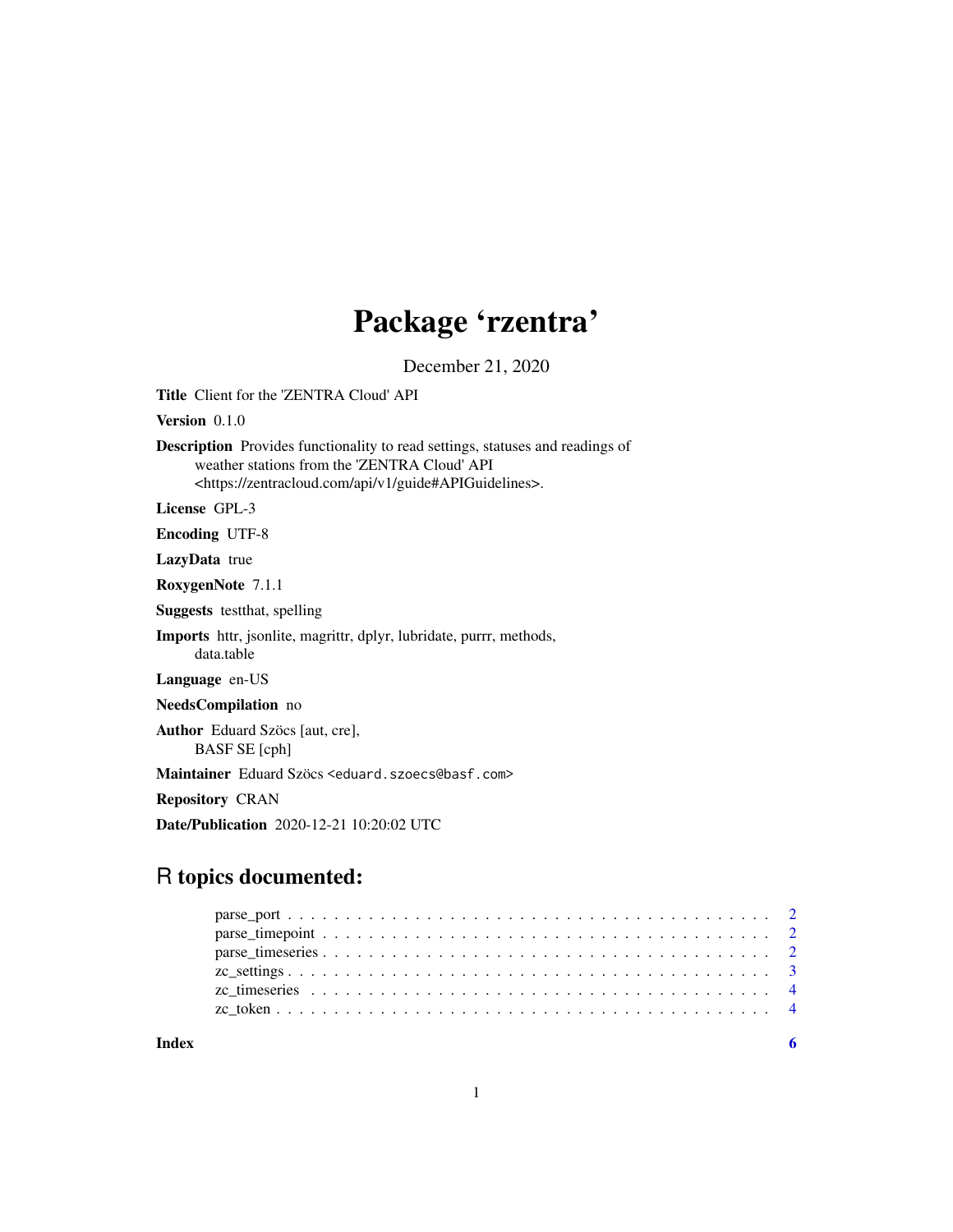<span id="page-1-0"></span>parse\_port *parse a port*

#### Description

parse a port

#### Usage

parse\_port(port)

#### Arguments

port port object as in zc\_readings object

parse\_timepoint *parse a timepoint*

#### Description

parse a timepoint

#### Usage

parse\_timepoint(timepoint)

#### Arguments

timepoint timepoint object as in zc\_readings object

parse\_timeseries *parse a time series*

#### Description

parse a time series

#### Usage

parse\_timeseries(timeseries)

#### Arguments

timeseries time series object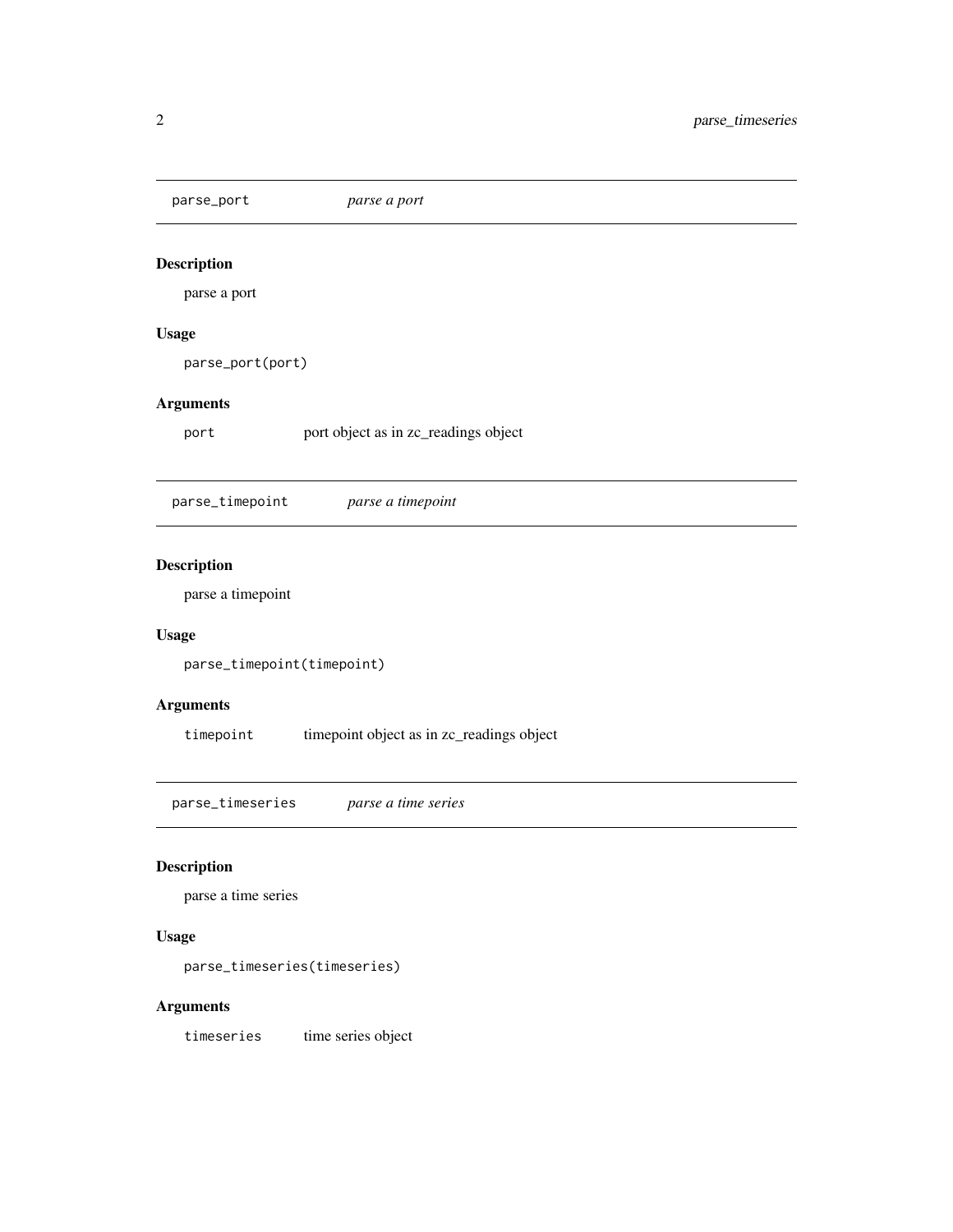<span id="page-2-0"></span>

#### <span id="page-2-1"></span>Description

retrieve settings of a device retrieve statuses of a device retrieve readings of a device

#### Usage

|  | zc_settings(token = NULL, sn = NULL, start_time = NULL, end_time = NULL) |                                                                            |
|--|--------------------------------------------------------------------------|----------------------------------------------------------------------------|
|  | zc_statuses(token = NULL, sn = NULL, start_time = NULL, end_time = NULL) |                                                                            |
|  |                                                                          | zc_readings(token = NULL, sn = NULL, start_time = NULL, start_mrid = NULL) |

#### Arguments

| token      | (required) authorization token as returned by zc token                                                                                |
|------------|---------------------------------------------------------------------------------------------------------------------------------------|
| sn         | (required) the serial number for the device                                                                                           |
| start_time | Return data with timestamps greater or equal start_time. Specify start_time in<br>UTC seconds, e.g. 1579474800)'                      |
| end_time   | Return data with timestamps smaller or equal end_time. Specify end_time in<br>UTC seconds, , e.g. 1579474800))'                       |
| start_mrid | Return data with mrids greater or equal start_mrid. This can be user to query<br>data that has not been received yet, see guidelines. |

#### Examples

```
## Not run:
zc_settings(token = "yourtoken",
  sn = "z6-00033",start_time = as.numeric(as.POSIXct(Sys.Date(), origin = "1970-01-01")))
## End(Not run)
## Not run:
zc_statuses("yourtoken", sn = "z6-00033",
  start_time = as.numeric(as.POSIXct(Sys.Date(), origin = "1970-01-01")))
## End(Not run)
## Not run:
zc_readings("yourtoken", sn = "z6-00033",
  start_time = as.numeric(as.POSIXct(Sys.Date(), origin = "1970-01-01")))
```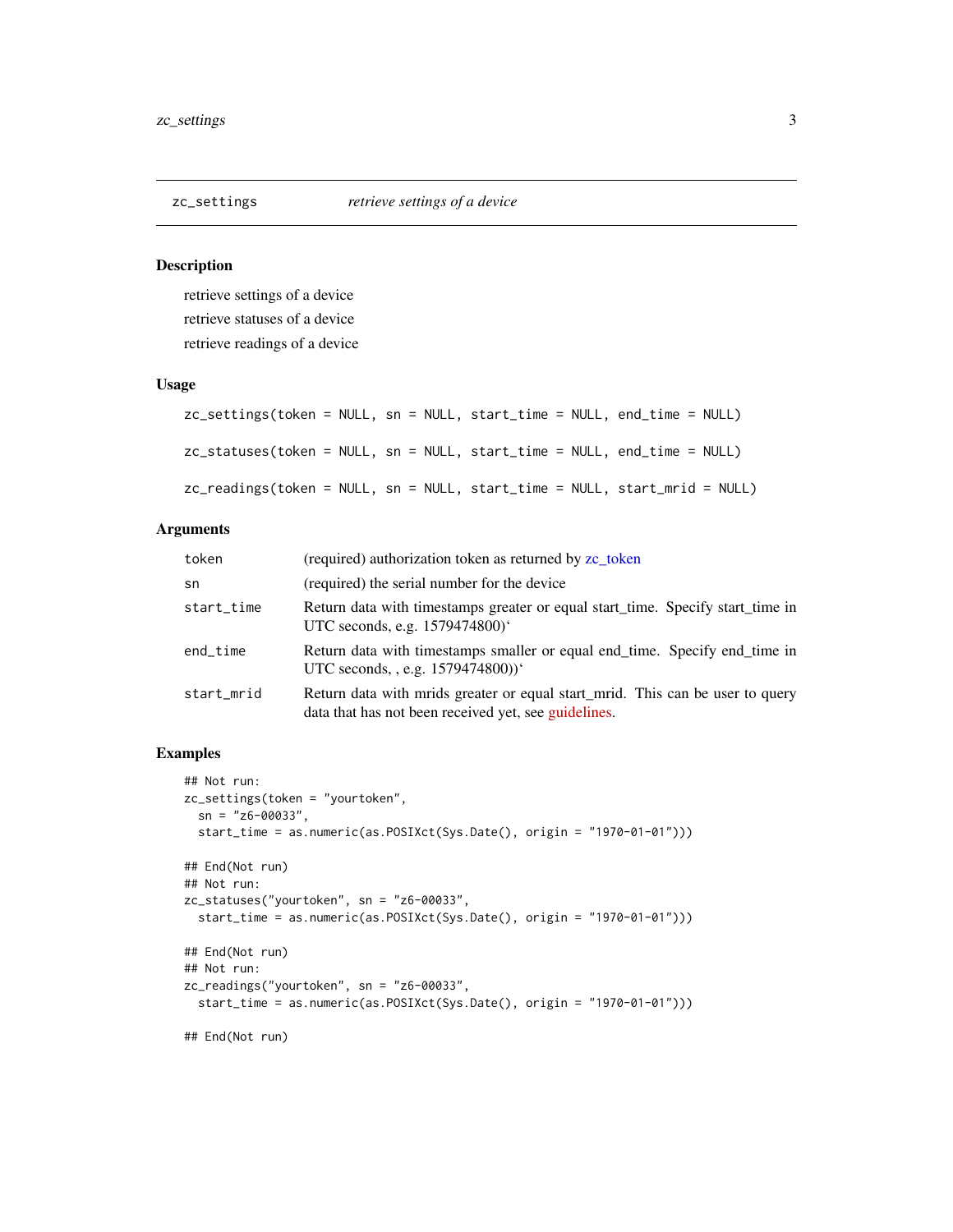<span id="page-3-0"></span>

#### Description

parse readings into a long data.frame

#### Usage

zc\_timeseries(readings)

#### Arguments

readings object of class zc\_readings as returned by [zc\\_readings\(\)](#page-2-1)

#### Examples

```
## Not run:
readings <- zc_readings("yourtoken",
  sn = "z6-00033",
  start_time = as.numeric(as.POSIXct(Sys.Date(),origin = "1970-01-01")))
zc_timeseries(readings)
## End(Not run)
```

```
zc_token retrieve authentication token from zentracloud
```
#### Description

retrieve authentication token from zentracloud

#### Usage

```
zc_token(
 username = Sys.getenv("ZC_USERNAME"),
 password = Sys.getenv("ZC_PASSWORD")
)
```
#### Arguments

| username | username. Read by default from environment variable ZC_USERNAME |
|----------|-----------------------------------------------------------------|
| password | password. Read by default from environment variable ZC_PASSWORD |

#### Value

api token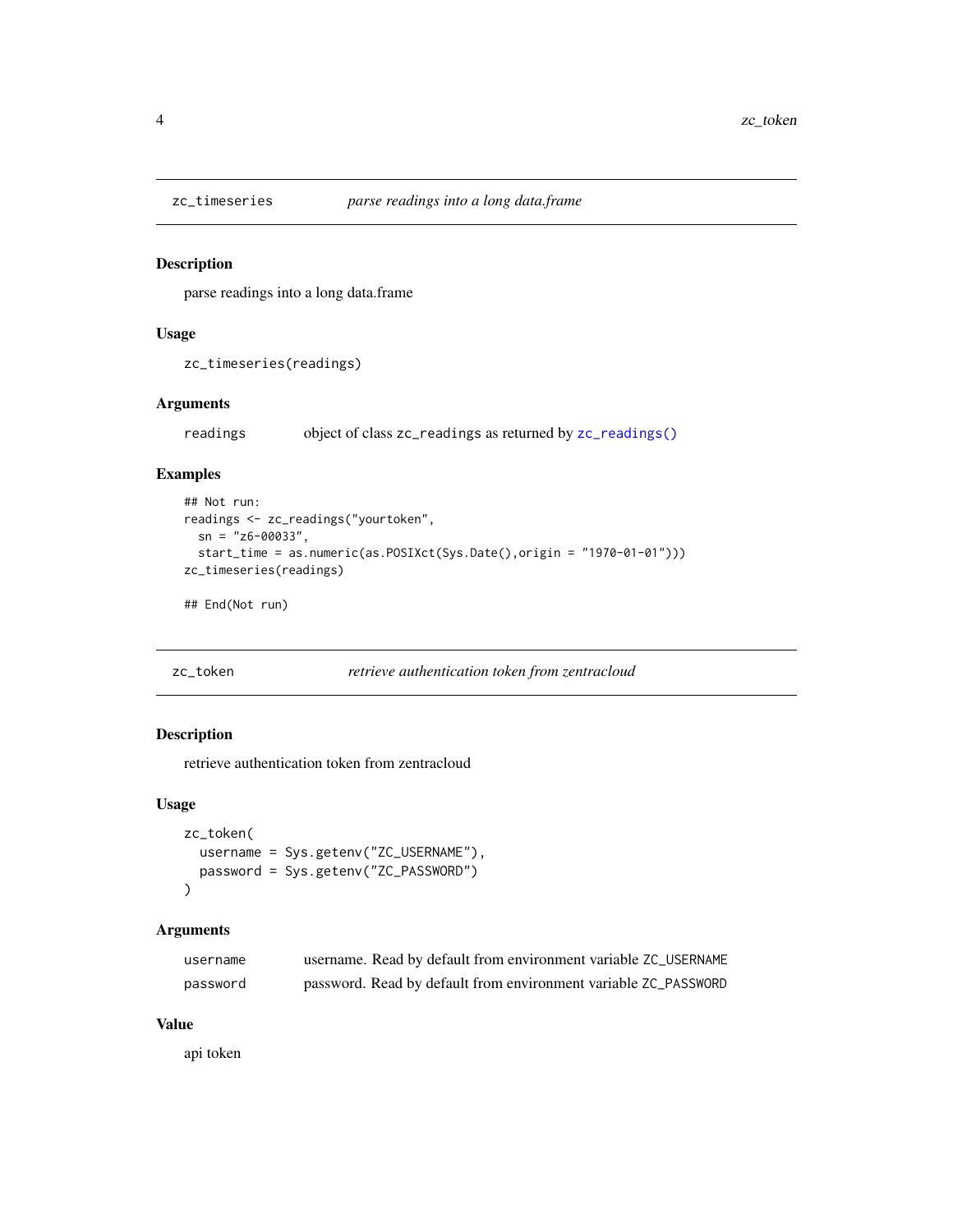zc\_token

### Examples

```
## Not run:
token <- zc_token("xxxx", "yyyyy")
```
## End(Not run)